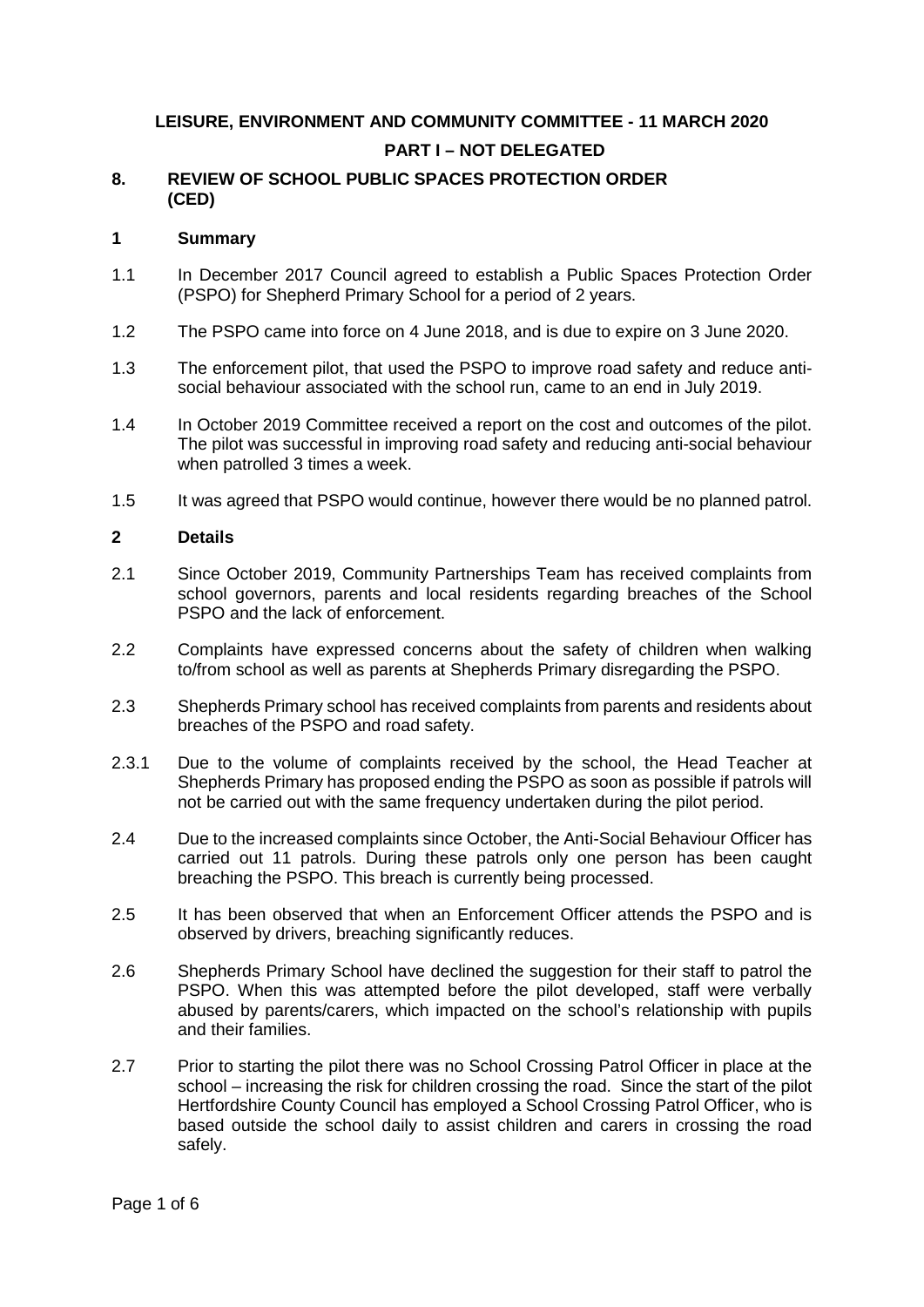2.8 The path that was built by Three Rivers District Council from William Penn Centre Car Park to the school remains available for those parents using the car park as a drop off point.

## **3 Options and Reasons for Recommendations**

- 3.1 Extend the PSPO beyond 3 June 2020 without regular patrols.
- 3.1.1 With this option the Community Partnerships team would continue to work as they are in response to the PSPO. Ad hoc patrols will be carried out in response to complaints at a maximum of one a week.
- 3.1.2 This method has proven ineffective at improving road safety on the days a patrol is not carried out and is not supported by the Head of Shepherds Primary school or Council officers.
- 3.1.3 At the current rate of patrol and enforcement, this option would absorb approximately 50 hours of officer time per academic year. Given the increasing demands on the Community Safety Team in relation to serious violence and organised crime, the priority for this officer's time is not the School PSPO but responding to violence and drug dealing.
- 3.1.4 Any increase in Anti-Social Behaviour Officer resources would be prioritised according to the risks presented in ASB complaints received. The resource demands of current drug and serious violence related casework is not only determined by the volume of cases, but also by the complexity of work required to respond to it. As such any increase in staffing resources is not, in the opinion of officers, a priority for allocation to the enforcement of the PSPO.
- 3.1.5 Extending the PSPO will generate an expectation in the community that the PSPO will be enforced. Given the current staffing resources available, and the priorities for those staffing resources, this could bring the Council into disrepute for using an ineffective enforcement tool.
- 3.2 Discharge the PSPO on 3 June 2020 and maintain ad hoc patrols until discharged.
- 3.2.1 This option would allow for the PSPO to be in place for the full two years. However, this is not effective method of improving road safety when patrols are carried out once a week.
- 3.2.2 Parents/carers will still have access to the William Penn car park and path leading directly to the school gates when the PSPO ends.
- 3.2.3 This can be done without further public consultation.
- 3.2.4 This will absorb approximately 15 hours of officer time which would otherwise be spent addressing anti-social behaviour issues or tackling serious violence.
- 3.2.5 Further consideration of traffic regulations could be considered as part of the parking review for the area.
- 3.2.6 Further consideration could be made by the school of initiatives used by other schools including banners and temporary child shaped stands to deter parents from parking outside of the school.
- 3.3 Discharge the PSPO before 3 June 2020.

Page 2 of 6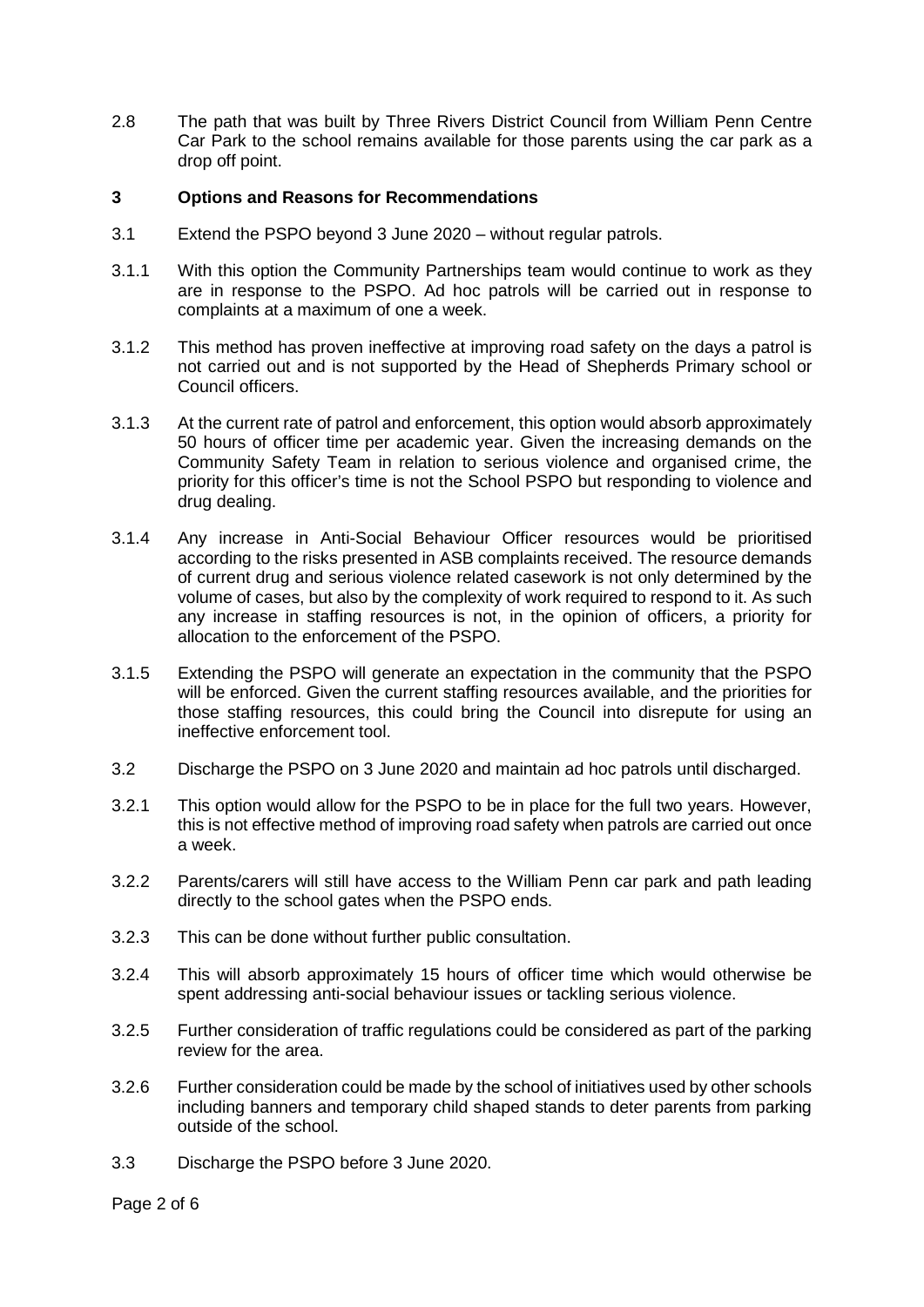- 3.3.1 Shepherds Primary School supports this option due to the time taken to respond to complaints being received.
- 3.3.2 Parents/carers will still have access to the William Penn car park and path directly to the school when the PSPO ends.
- 3.3.3 The expectations of the public would be managed as to the ability of the Council to afford to enforce the PSPO by removing it.
- 3.3.4 Further consideration of traffic regulations could be considered as part of the parking review for the area.
- 3.3.5 Further consideration could be made by the school of initiatives used by other schools including banners and temporary child shaped stands to deter parents from parking outside of the school.

### **4 Policy/Budget Reference and Implications**

- 4.1 The recommendations in this report are within the Council's agreed policy and budgets. The relevant policy is entitled the Strategic Plan 2019-22.
- 4.2 The recommendations in this report relate to the achievement of the following performance indicators.
- 4.2.1 CP18 reduce the level of anti-social parking in the District.
- 4.3 The impact of the recommendations on this/these performance indicator(s) is:

To have an adverse impact on reducing anti-social parking.

#### **5 Environmental and Public Health Implications**

**5.1** None specific.

#### **6 Financial Implications**

6.1 The recommendations in the report do not impact on any savings in staff time, as the demands placed on the anti-social behaviour services currently use up all available resources. Discharging the PSPO would increase the speed at which the service can respond to other areas of ASB including serious violence.

## **7 Legal Implications**

- 7.1 The statutory test for continuance of an order is met. The prohibition is reasonable in order to prevent activities which have had a detrimental effect on the quality of life of those in the locality from continuing, occurring or reoccurring.
- 7.2 The efficacy of the order is undermined by the absence of a regular patrol. If the PSPO is only adhered to when it is patrolled, and it is not regularly patrolled, officers are unable to ensure a consistent enforcement practice. Inconsistency in enforcement practice exposes the Local Authority to potential challenge.
- 7.3 If the option of discharging the PSPO is the preferred option then this decision will need to be made by Council.

# **8 Equal Opportunities Implications**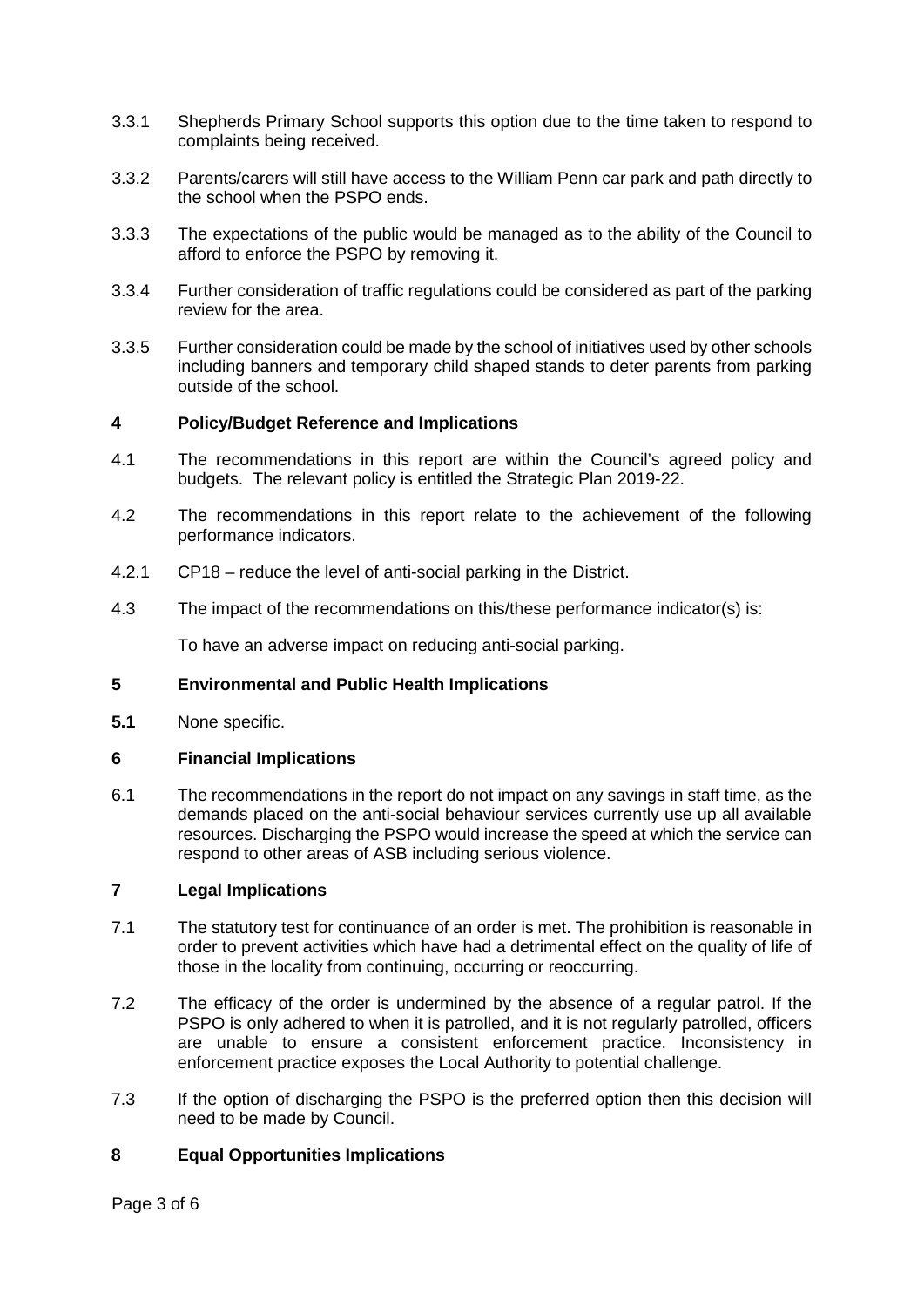#### 8.1 Relevance Test

| Has a relevance test been completed for Equality Impact?                  | Yes |
|---------------------------------------------------------------------------|-----|
| Did the relevance test conclude a full impact assessment<br>was required? | No  |

#### 8.2 Impact Assessment

The operation of the PSPO provides exemptions for disabled drivers and those with disabled children. No adverse impact is anticipated for options that retain the PSPO. If the PSPO is discharged then the school maintains processes to support parents of disabled children to drop off and pick up from the school. In addition it has a school crossing patrol in place.

### **9 Staffing Implications**

- 9.1 Maintaining the PSPO in some format will impact on the staffing capacity of Community Partnerships and Legal. This is in terms of officer patrols, back office processing of breaches, and Legal team time for prosecutions.
- 9.2 At the point of starting the Pilot a fixed term budget was obtained that allowed for some of the patrol and back office costs to be covered by a fixed term secondment. However during that period the District experienced an increase in violent crime and anti-social behaviour associated with drug misuse. Additional resources have been allocated to the Community Partnerships Team in the form of a part-time ASB Officer to respond to the increase in demands caused by this serious violence. If the PSPO were to be maintained in some format this would reduce the available resources for other ASB work. In addition the time of the Legal team to support action against serious violence has also increased over the period of the pilot.
- 9.3 Officer opinion is that staffing resources should be prioritised to higher risk ASB work and not the school PSPO. If resource was provided for additional part-time staff to cover patrols and enforcement, this would be better used towards tackling increasing levels of violent and drug related anti-social behaviour and crime.

#### **10 Community Safety Implications**

- 10.1 For the upcoming year Community Safety Priorities includes serious violence & exploitation and exploitation prevention and their link to anti-social behaviour in terms of drug and alcohol misuse and risk of harm.
- 10.2 Issues arising from anti-social parking associated with school drop off and pick up is not a priority.

## **11 Customer Services Centre Implications**

11.1 Should the PSPO be discharged then scripts will be updated for the Customer Service Centre

#### **12 Communications and Website Implications**

12.1 Should the PSPO be discharged then Three Rivers District Council is legally required to publish a notice of this on the website.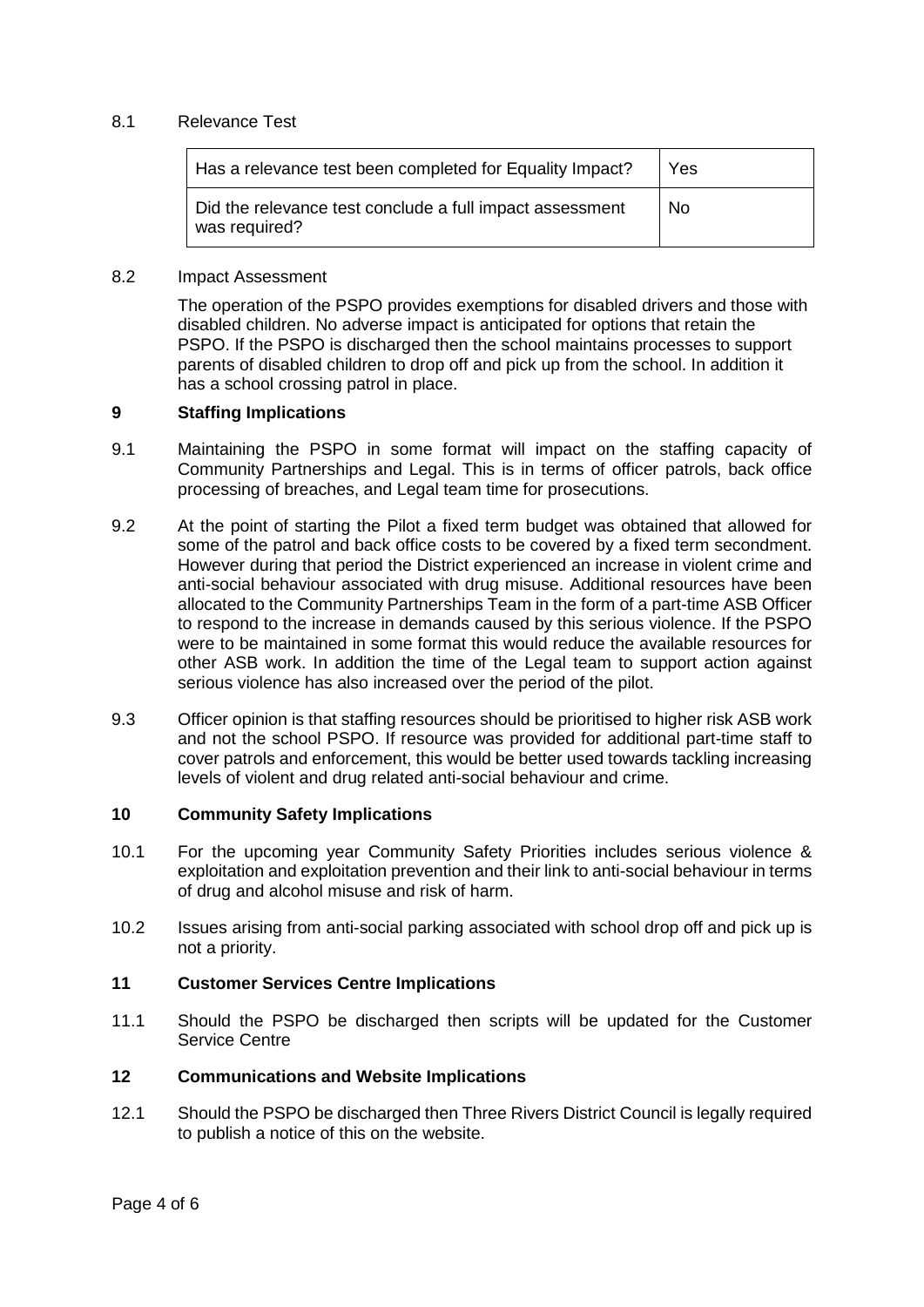# **13 Risk and Health & Safety Implications**

- 13.1 The Council has agreed its risk management strategy which can be found on the website at http://www.threerivers.gov.uk. In addition, the risks of the proposals in the report have also been assessed against the Council's duties under Health and Safety legislation relating to employees, visitors and persons affected by our operations. The risk management implications of this report are detailed below.
- 13.2 The subject of this report is covered by the Community Partnership Unit service plan. Any risks resulting from this report will be included in the risk register and, if necessary, managed within this plan.

| Nature of<br><b>Risk</b>                                                                                                                                 | <b>Consequence</b>                                                                                                                                                       | <b>Suggested</b><br><b>Control</b><br><b>Measures</b>                                                                              | <b>Response</b><br>(tolerate, treat<br>terminate,<br>transfer) | <b>Risk Rating</b><br><i>(combination</i><br>of likelihood<br>and impact) |
|----------------------------------------------------------------------------------------------------------------------------------------------------------|--------------------------------------------------------------------------------------------------------------------------------------------------------------------------|------------------------------------------------------------------------------------------------------------------------------------|----------------------------------------------------------------|---------------------------------------------------------------------------|
| The levels of<br>parking<br>control are<br>reduced and<br>risks to public<br>safety<br>increase back<br>to levels prior<br>to the PSPO<br>being started. | Increased risk<br>of injury to<br>child.                                                                                                                                 | Path in place<br>and car park<br>still available<br>to parents at<br>William<br>Penn. School<br>Crossing<br>Attendant in<br>place. | Treat                                                          | 4                                                                         |
| The PSPO is<br>extended but<br>the Council<br>cannot<br>resource a<br>regular patrol                                                                     | The Council is<br>challenged for<br>inconsistency<br>in its<br>enforcement of<br>the PSPO<br>when taking<br>enforcement<br>action on the<br>occasions it<br>does patrol. | Discharge<br>the PSPO.                                                                                                             | <b>Treat</b>                                                   | 4                                                                         |

13.3 The above risks are scored using the matrix below. The Council has determined its aversion to risk and is prepared to tolerate risks where the combination of impact and likelihood scores 6 or less.